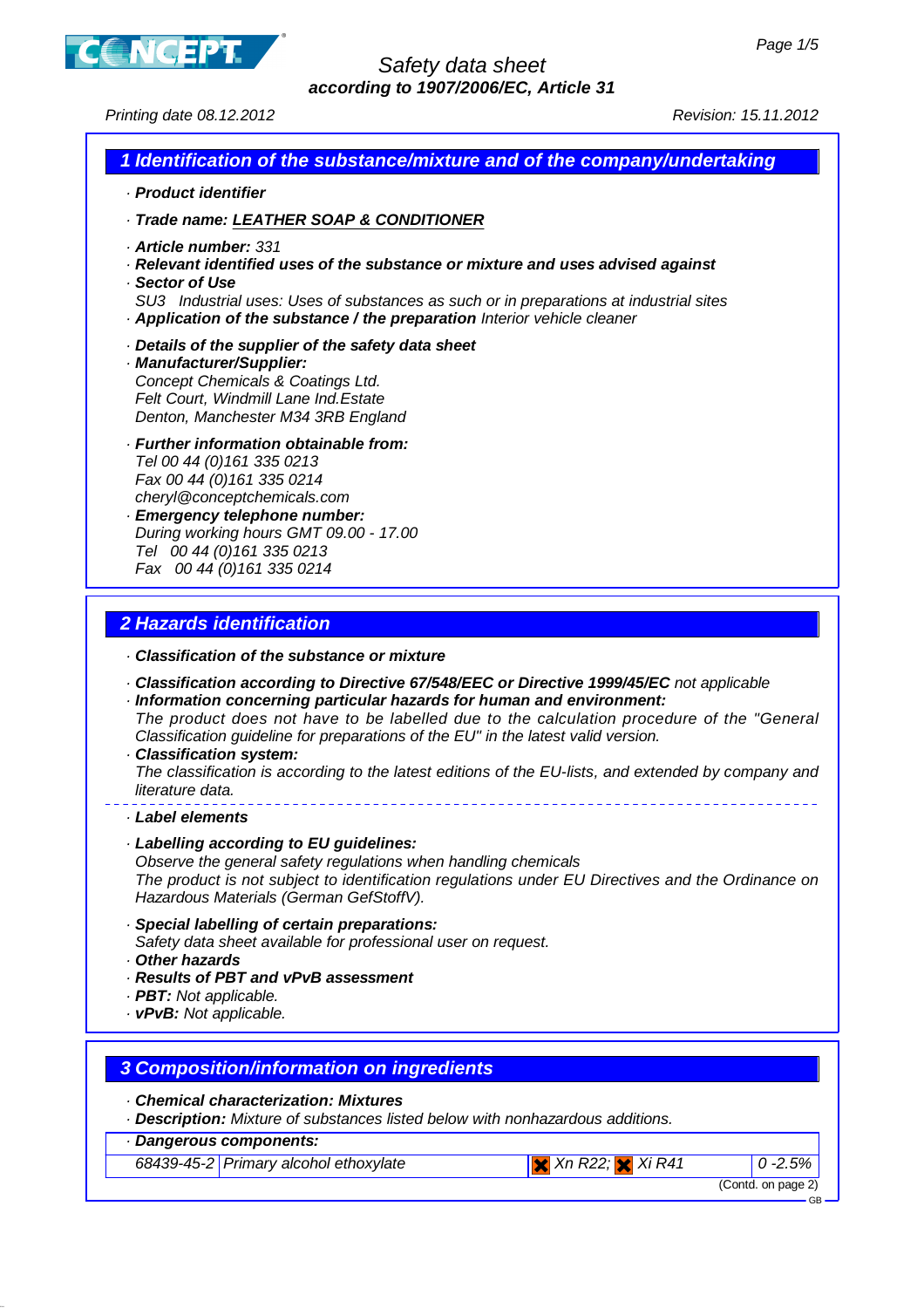ICEPT

## Safety data sheet **according to 1907/2006/EC, Article 31**

Printing date 08.12.2012 Revision: 15.11.2012

**Trade name: LEATHER SOAP & CONDITIONER**

(Contd. of page 1) · **Ingredients according to detergents regulation 648/2004/EC** non-ionic surfactants, amphoteric surfactants, perfumes, PHENOXYETHANOL < 5% · **Additional information** For the wording of the listed risk phrases refer to section 16. **4 First aid measures** · **Description of first aid measures** · **General information** No special measures required. · **After inhalation** Supply fresh air; consult doctor in case of complaints. · **After skin contact** Generally the product does not irritate the skin. · **After eye contact** Rinse opened eye for several minutes under running water. · **After swallowing** If symptoms persist consult doctor. · **Information for doctor** · **Most important symptoms and effects, both acute and delayed** No further relevant information available. · **Indication of any immediate medical attention and special treatment needed** No further relevant information available. **5 Firefighting measures** · **Extinguishing media** · **Suitable extinguishing agents** CO2, powder or water spray. Fight larger fires with water spray or alcohol resistant foam. · **Special hazards arising from the substance or mixture** No further relevant information available. · **Advice for firefighters** · **Protective equipment:** No special measures required. **6 Accidental release measures** · **Personal precautions, protective equipment and emergency procedures** Not required. · **Environmental precautions:** Dilute with plenty of water. Do not allow to enter sewers /surface or ground water drains. · **Methods and material for containment and cleaning up:** Absorb with liquid-binding material (sand, diatomite, acid binders, universal binders).

· **Reference to other sections** No dangerous substances are released.

# **7 Handling and storage**

· **Handling**

- · **Precautions for safe handling** No special measures required.
- · **Information about fire and explosion protection:** No special measures required.
- · **Conditions for safe storage, including any incompatibilities**

· **Storage**

- · **Requirements to be met by storerooms and receptacles:** No special requirements.
- · **Information about storage in one common storage facility:** Not required.
- · **Further information about storage conditions:** None.

(Contd. on page 3)

GB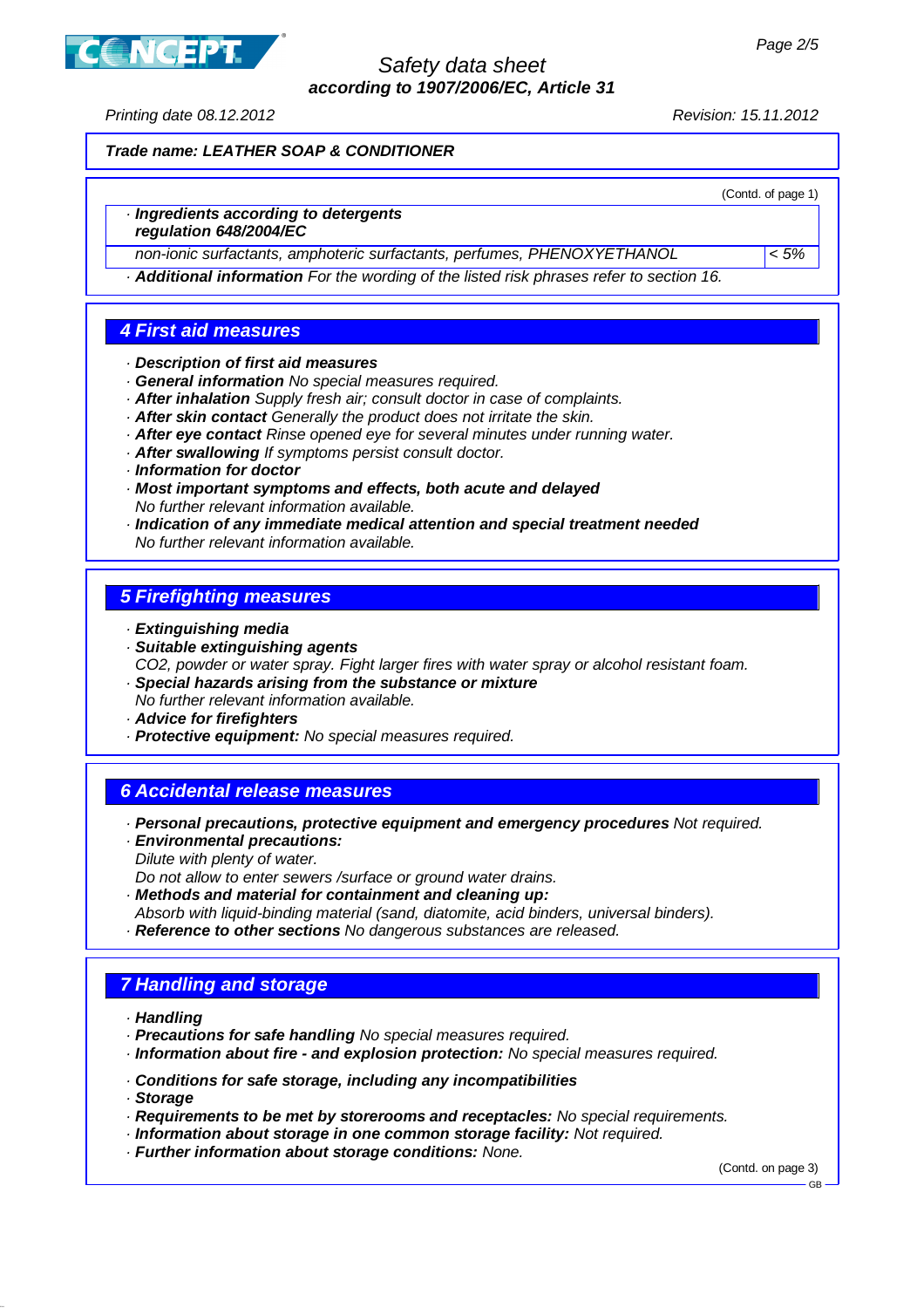**ICEPT** 

## Safety data sheet **according to 1907/2006/EC, Article 31**

Printing date 08.12.2012 **Printing** date 08.12.2012

(Contd. of page 2)

**Trade name: LEATHER SOAP & CONDITIONER**

· **Specific end use(s)** No further relevant information available.

## **8 Exposure controls/personal protection**

· **Additional information about design of technical facilities:** No further data; see item 7.

- · **Control parameters**
- · **Ingredients with limit values that require monitoring at the workplace:**

The product does not contain any relevant quantities of materials with critical values that have to be monitored at the workplace.

- · **Additional information:** The lists valid during the making were used as basis.
- · **Exposure controls**
- · **Personal protective equipment**
- · **General protective and hygienic measures**

The usual precautionary measures are to be adhered to when handling chemicals.

- · **Respiratory protection:** Not required.
- · **Protection of hands:** Not required.
- · **Eye protection:** Not required.

## **9 Physical and chemical properties**

| Information on basic physical and chemical properties<br><b>General Information</b>                          |                                                                     |
|--------------------------------------------------------------------------------------------------------------|---------------------------------------------------------------------|
| · Appearance:<br>Form:                                                                                       | Fluid                                                               |
| Colour:                                                                                                      | <b>Transparent</b>                                                  |
| · Odour:                                                                                                     | Recognizable                                                        |
| $\cdot$ pH-value at 20 °C:                                                                                   | 6.5                                                                 |
| Change in condition<br>Melting point/Melting range: $0 \, \mathbb{C}$<br>Boiling point/Boiling range: 100 °C |                                                                     |
| · Flash point:                                                                                               | Not applicable                                                      |
| · Self-igniting:                                                                                             | Product is not selfigniting.                                        |
| Danger of explosion:                                                                                         | Product does not present an explosion hazard.                       |
| Vapour pressure at 20 °C:                                                                                    | 23 hPa                                                              |
| ⋅ Density at 20 ℃:                                                                                           | 1 g/cm <sup>3</sup>                                                 |
| · Bulk density at 20 °C:                                                                                     | 1000 kg/m <sup>3</sup>                                              |
| · Solubility in / Miscibility with<br>Water:<br><b>Other information</b>                                     | <b>Fully miscible</b><br>No further relevant information available. |

# **10 Stability and reactivity**

- · **Reactivity**
- · **Chemical stability**
- · **Thermal decomposition / conditions to be avoided:**

No decomposition if used according to specifications.

(Contd. on page 4)

GB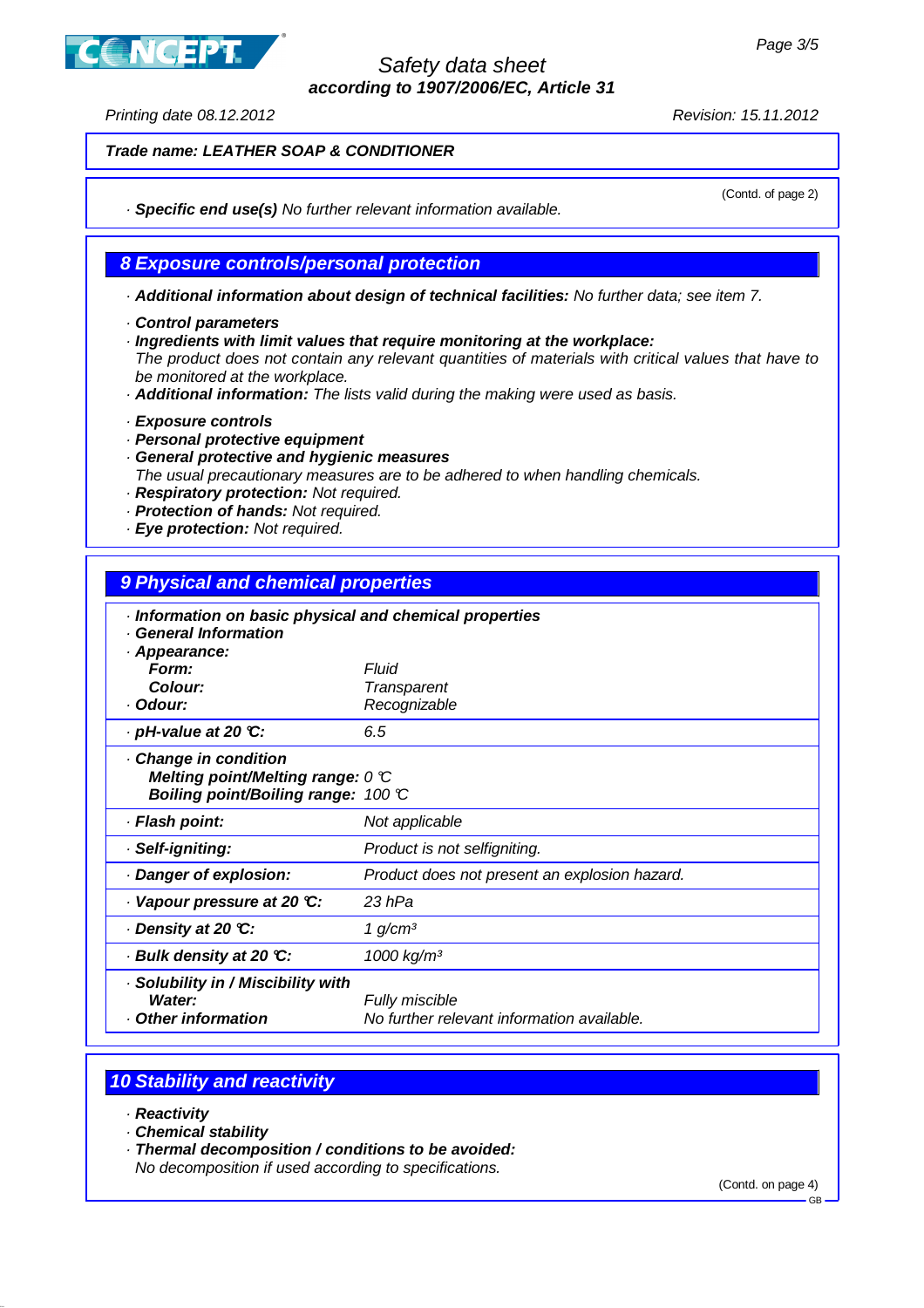Safety data sheet **according to 1907/2006/EC, Article 31**

Printing date 08.12.2012 Revision: 15.11.2012

**NCEPT** 

(Contd. of page 3)

#### **Trade name: LEATHER SOAP & CONDITIONER**

- · **Possibility of hazardous reactions** No dangerous reactions known
- · **Conditions to avoid** No further relevant information available.
- · **Incompatible materials:** No further relevant information available.
- · **Hazardous decomposition products:** No dangerous decomposition products known

## **11 Toxicological information**

- · **Information on toxicological effects**
- · **Acute toxicity:**
- · **Primary irritant effect:**
- · **on the skin:** No irritant effect.
- · **on the eye:** No irritating effect.
- · **Sensitization:** No sensitizing effects known.
- · **Additional toxicological information:**

The product is not subject to classification according to the calculation method of the General EU Classification Guidelines for Preparations as issued in the latest version.

When used and handled according to specifications, the product does not have any harmful effects to our experience and the information provided to us.

#### **12 Ecological information**

· **Toxicity**

- · **Aquatic toxicity:** No further relevant information available.
- · **Persistence and degradability** No further relevant information available.
- · **Behaviour in environmental systems:**
- · **Bioaccumulative potential** No further relevant information available.
- · **Mobility in soil** No further relevant information available.
- · **Additional ecological information:**

#### · **General notes:**

Water hazard class 1 (German Regulation) (Self-assessment): slightly hazardous for water. Do not allow undiluted product or large quantities of it to reach ground water, water course or sewage system.

- · **Results of PBT and vPvB assessment**
- · **PBT:** Not applicable.
- · **vPvB:** Not applicable.

· **Other adverse effects** No further relevant information available.

#### **13 Disposal considerations**

· **Waste treatment methods**

- · **Recommendation** Do not allow product to reach ground water or water course.
- · **Uncleaned packaging:**
- · **Recommendation:** Disposal must be made according to official regulations.
- · **Recommended cleansing agents:** Water, if necessary together with cleansing agents.

#### **14 Transport information**

· **UN-Number**

· **ADR, ADN, IMDG, IATA** Void

(Contd. on page 5)

GB